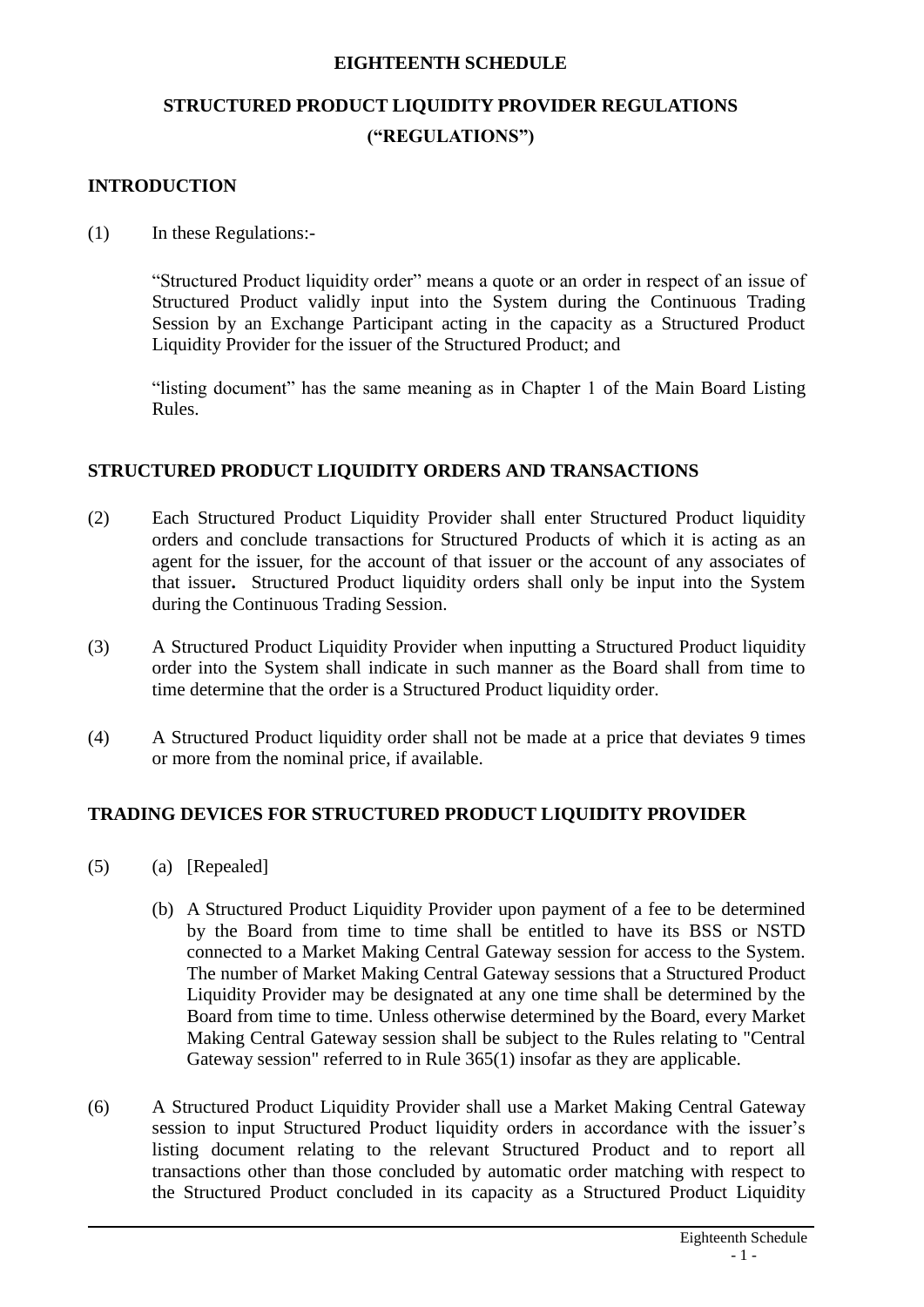Provider for the account of the issuer or its associates in such manner as the Board may from time to time determine. The Board may from time to time determine orders and/or activities a Structured Product Liquidity Provider may enter and/or carry out using a Market Making Central Gateway session subject to such conditions and in such manner as the Board may from time to time determine.

- (7) [Repealed]
- (8) A Structured Product Liquidity Provider shall be responsible and liable for the granting, monitoring and supervision of access to any Market Making Central Gateway sessions designated to it.
- (9) A Market Making Central Gateway session shall be assigned with a standard Central Gateway throttle or multiples of a standard Central Gateway throttle (as the case may be) as determined by the Board from time to time for use by the Structured Product Liquidity Provider for inputting Structured Product liquidity orders and reporting transactions in accordance with Regulation (6) of this Schedule, and/or for inputting other orders into the System and carrying out other activities as the Board may from time to time determine.
- (10) [Repealed]
- $(11)$  [Repealed]

# **SUSPENSION AND TERMINATION**

- (12) The Exchange has absolute discretion at any time to prohibit any Exchange Participant from being appointed or acting as a Structured Product Liquidity Provider and/or to suspend, withdraw or revoke a Structured Product Liquidity Provider's access to the System through any Market Making Central Gateway session, on such terms and for such period as the Board shall think fit without giving any reason or notice and the decision of the Board shall be final and conclusive. Without prejudice to the aforesaid general power, the Exchange shall have the right to prohibit any Exchange Participant from being appointed and/or acting as a Structured Product Liquidity Provider and shall have the right to suspend, withdraw or revoke its access in the capacity as a Structured Product Liquidity Provider of any Market Making Central Gateway session, to the System on such terms and for such period as the Board shall think fit if it fails to comply with these Regulations or if it has been suspended, expelled or for any reason ceases to be an Exchange Participant. The decision of the Board shall be final and conclusive. For the avoidance of doubt, the Exchange Participant shall remain liable for its failure to comply with these Regulations and for any monies due and payable under these Regulations as if its access in the capacity as a Structured Product Liquidity Provider has not been suspended, withdrawn or revoked.
- (13) Upon termination of the appointment of a Structured Product Liquidity Provider, the Exchange shall terminate the access to the System of all Market Making Central Gateway sessions provided or designated to it in that capacity.

### **STRUCTURED PRODUCT LIQUIDITY PROVIDER SHORT SELLING**

(14) Notwithstanding anything to the contrary contained in these Rules, Structured Product Liquidity Provider Short Selling by a Structured Product Liquidity Provider shall be conducted in accordance with these Regulations.